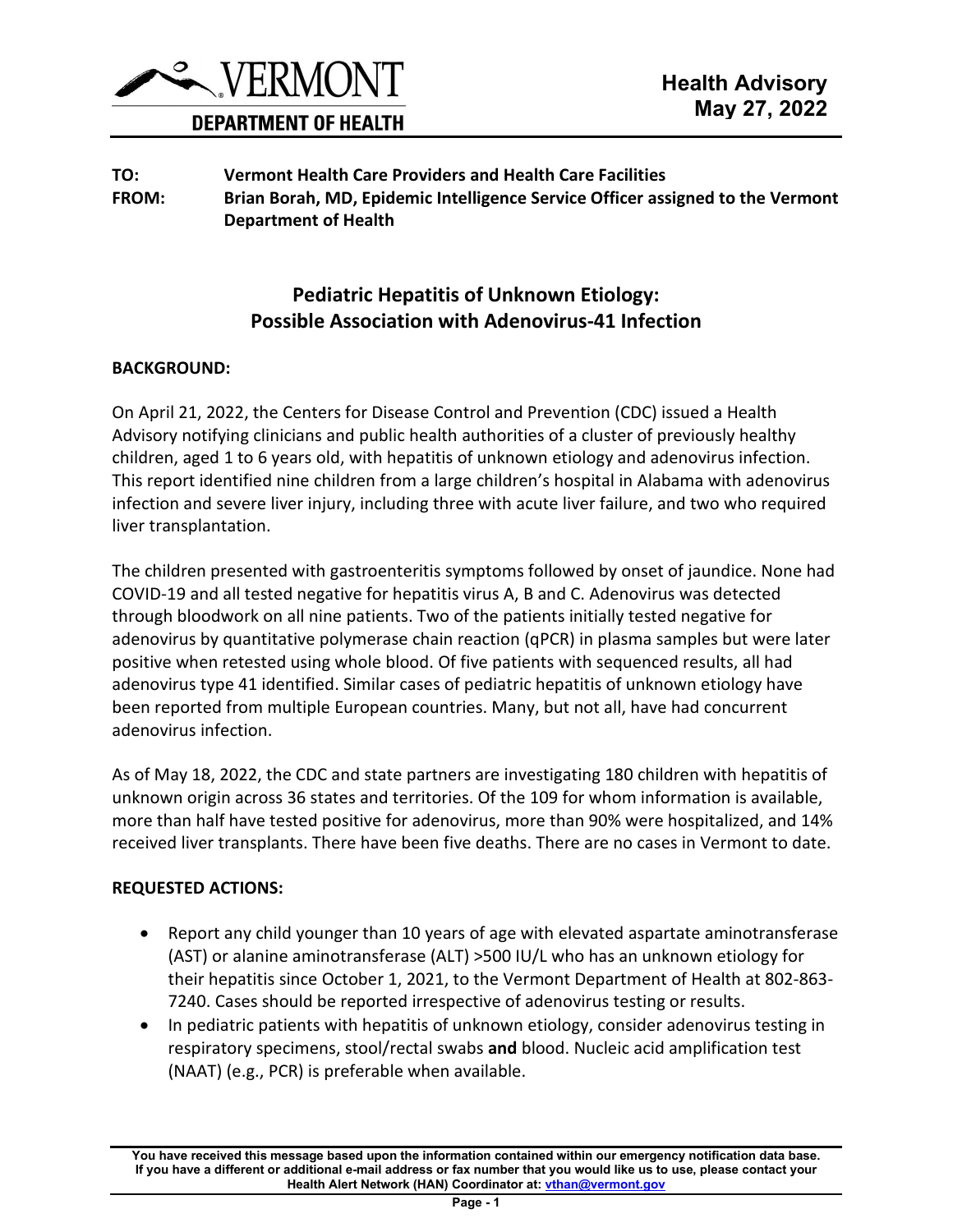

## **DEPARTMENT OF HEALTH**

- Anecdotal reports suggest that testing whole blood by PCR may be more sensitive than testing plasma by PCR. Therefore, testing of whole blood could be considered in those without an etiology who tested negative for adenovirus in plasma samples.
- Continue to follow standard practice for evaluating and managing patients with acute hepatitis.
- For clinical or laboratory questions, please email both [brian.borah@partner.vermont.gov](mailto:brian.borah@partner.vermont.gov) and [jill.warrington@partner.vermont.gov.](mailto:jill.warrington@partner.vermont.gov)

#### **LABORATORY TESTING:**

#### **Respiratory Samples**

When possible, any clinical specimens should be tested locally to ensure the timeliest results for patient care. Testing of respiratory samples is available in Vermont through:

• **University of Vermont Medical Center:** 1 ml minimum volume, specimen stability (4 days refrigerated); Respiratory Viral Panel Expanded, Test Code: RESEXP.

### **Whole Blood or Other Bodily Fluid or Tissue Samples**

Adenovirus detection in whole blood or in other bodily fluids or tissues will require a reference laboratory submission. Specimen containers should be sealed with paraffin plastic film and securely packed with absorbent material. Containers should be shipped at  $4^{\circ}$ C. The CDC has confirmed two reference laboratories available to perform adenovirus PCR in whole blood:

- **Quest Diagnostics:** 0.35 mL minimum volume, specimen stability (48 hours room temperature, 7 days refrigerated); Adenovirus DNA, Quantitative Real-Time PCR, Test Code 19726.
- **ARUP Laboratories:** 0.50 mL minimum volume, specimen stability (24 hours room temperature, 5 days refrigerated); Adenovirus, Quantitative PCR, Test Code 2007192.

#### **Stool and Liver Samples**

Mayo Clinic Laboratories can perform testing of stool and liver samples. Volume permitting, prepare one aliquot for diagnostic testing and one aliquot for adenovirus typing.

• **Mayo Clinic Laboratories:** Stool: 0.5 g minimum volume, specimen stability (7 days refrigerated, preferred); Liver/Tissue: N/A minimum volume, specimen stability (7 days refrigerated, preferred), Adenovirus, Molecular Detection, PCR, Test Code: LADV.

Any residual specimens that were positive for adenovirus and collected from pediatric cases with acute hepatitis should be stored frozen (use ≤ -70°C if available) for adenovirus typing.

If you have any additional questions, please contact the HAN Coordinator at 802-859-5900 or [vthan@vermont.gov.](mailto:vthan@vermont.gov)

**You have received this message based upon the information contained within our emergency notification data base. If you have a different or additional e-mail address or fax number that you would like us to use, please contact your Health Alert Network (HAN) Coordinator at[: vthan@vermont.gov](mailto:vthan@vermont.gov)**